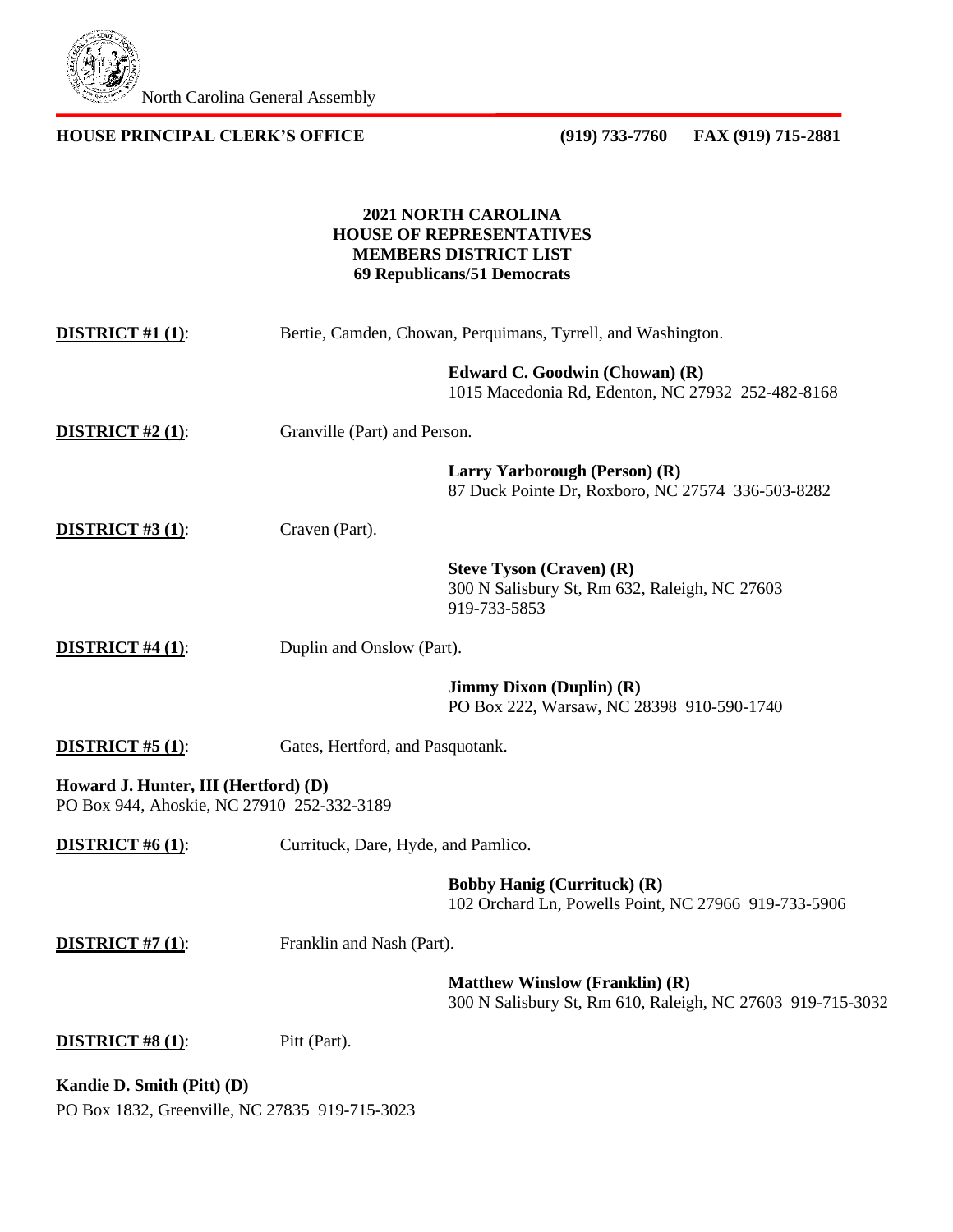| <b>DISTRICT</b> #9 $(1)$ :                                                               | Pitt (Part).                               |                                                                                                       |
|------------------------------------------------------------------------------------------|--------------------------------------------|-------------------------------------------------------------------------------------------------------|
| Brian Farkas (Pitt) (D)<br>16 W Jones St, Rm 1421, Raleigh, NC 27601<br>919-733-5757     |                                            |                                                                                                       |
| <b>DISTRICT #10 (1):</b>                                                                 | Greene, Johnston (Part), and Wayne (Part). |                                                                                                       |
|                                                                                          |                                            | John R. Bell, IV (Wayne) (R)<br>300 N Salisbury St, Rm 301F, Raleigh, NC 27603<br>919-715-3017        |
| <b>DISTRICT</b> #11 $(1)$ :                                                              | Wake (Part).                               |                                                                                                       |
| Allison A. Dahle (Wake) (D)<br>16 W Jones St, Rm 1325, Raleigh, NC 27601<br>919-733-5755 |                                            |                                                                                                       |
| <b>DISTRICT</b> #12 $(1)$ :                                                              | Lenoir and Pitt (Part).                    |                                                                                                       |
|                                                                                          |                                            | <b>Chris Humphrey (Lenoir) (R)</b><br>300 N Salisbury St, Rm 306B2, Raleigh, NC 27603<br>919-733-5995 |
| <b>DISTRICT #13 (1):</b>                                                                 | Carteret and Jones.                        |                                                                                                       |
|                                                                                          |                                            | Pat McElraft (Carteret) (R)<br>PO Box 4477, Emerald Isle, NC 28594 252-342-0693                       |
| <b>DISTRICT #14 (1):</b>                                                                 | Onslow (Part).                             |                                                                                                       |
|                                                                                          |                                            | George G. Cleveland (Onslow) (R)<br>224 Campbell Place, Jacksonville, NC 28546 910-346-3866           |
| <b>DISTRICT #15 (1):</b>                                                                 | Onslow (Part).                             |                                                                                                       |
|                                                                                          |                                            | Phil Shepard (Onslow) (R)<br>111 Vernon Shepard Ln, Jacksonville, NC 28540 910-389-6392               |
| <b>DISTRICT</b> #16 $(1)$ :                                                              | Columbus (Part) and Pender.                |                                                                                                       |
|                                                                                          |                                            | <b>Carson Smith (Pender) (R)</b><br>47 Hidden Bluff Trl, Hampstead, NC 28443 919-715-9664             |
| <b>DISTRICT #17 (1):</b>                                                                 | Brunswick (Part).                          |                                                                                                       |
|                                                                                          |                                            | Frank Iler (Brunswick) (R)<br>PO Box 1412, Shallotte, NC 28459 919-301-1450                           |
| <b>DISTRICT #18 (1):</b>                                                                 | New Hanover (Part).                        |                                                                                                       |
| Deb Butler (New Hanover) (D)                                                             |                                            |                                                                                                       |

16 W Jones St, Rm 1015, Raleigh, NC 27601 919-733-5754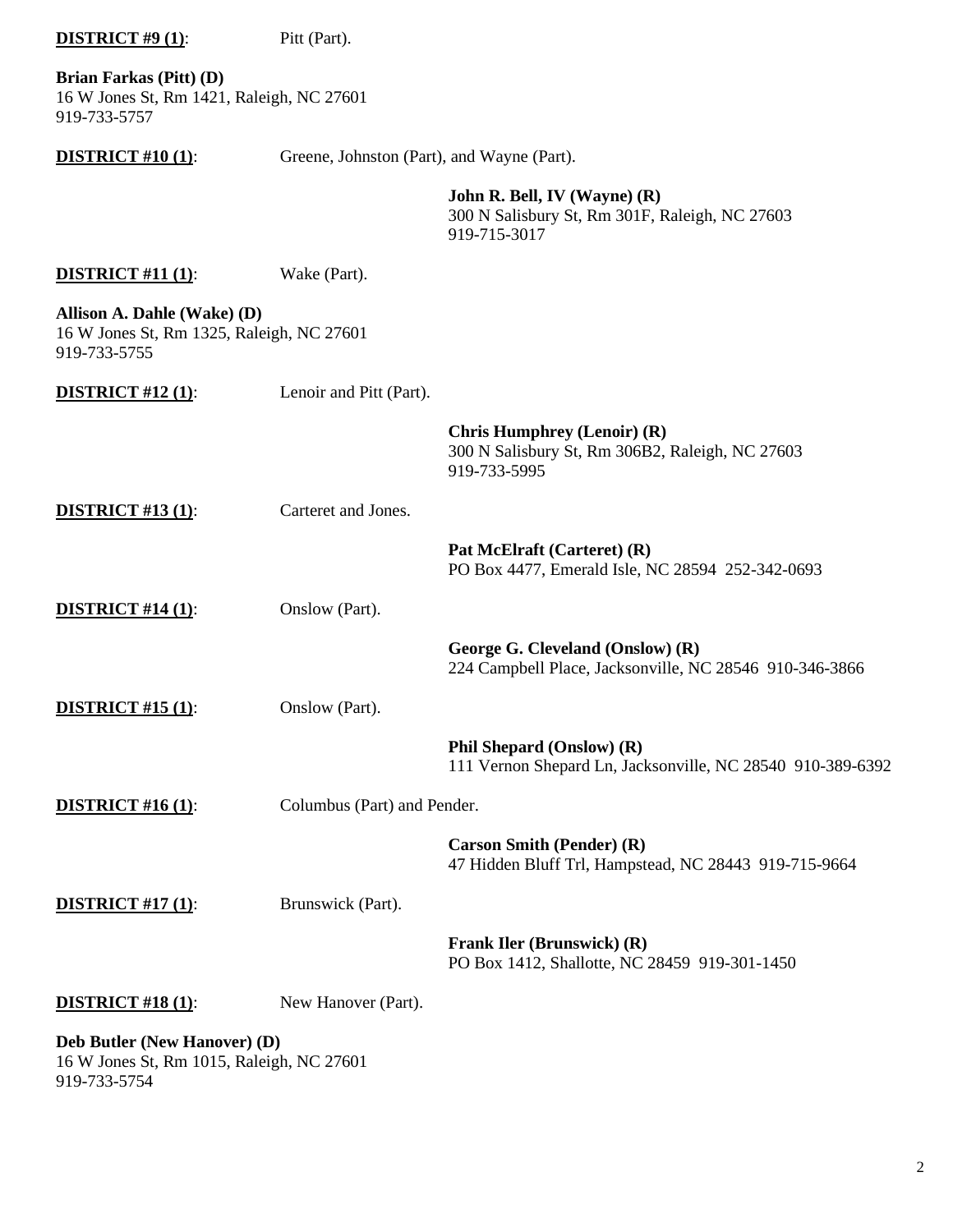**DISTRICT #19 (1):** Brunswick (Part) and New Hanover (Part).

**Charles W. Miller (Brunswick) (R)** 16 W Jones St, Rm 2219, Raleigh, NC 27601 919-733-5830

**DISTRICT #20 (1):** New Hanover (Part).

**Ted Davis, Jr. (New Hanover) (R)** PO Box 2535, Wilmington, NC 28402 910-763-6249

**DISTRICT #21 (1):** Sampson (Part) and Wayne (Part).

**Raymond E. Smith, Jr. (Wayne) (D)** PO Box 10772, Goldsboro, NC 27532 919-733-5863

**DISTRICT #22 (1):** Bladen and Sampson (Part).

**William D. Brisson (Bladen) (R)**

PO Box 531, Dublin, NC 28332 910-862-7007

**DISTRICT #23 (1):** Edgecombe and Martin.

**Shelly Willingham (Edgecombe) (D)** 916 Hill St, Rocky Mount, NC 27801 252-442-8659

**DISTRICT** #24 (1): Wilson.

**Linda Cooper-Suggs (Wilson) (D)** 16 W Jones St, Rm 1220, Raleigh, NC 27601 919-733-5898

**DISTRICT #25 (1):** Nash (Part).

**James D. Gailliard (Nash) (D)** 9121 W Mount Dr, Rocky Mount, NC 27803 919-733-5802

**DISTRICT** #26 (1): Johnston (Part).

**Donna McDowell White (Johnston) (R)** PO Box 1351, Clayton, NC 27528 919-889-1239

**DISTRICT #27 (1):** Halifax and Northampton.

**Michael H. Wray (Northampton) (D)** PO Box 904, Gaston, NC 27832 252-535-3297

**DISTRICT #28 (1)**: Harnett (Part) and Johnston (Part).

**Larry C. Strickland (Johnston) (R)** PO Box 700, Pine Level, NC 27568 919-632-3200

#### **DISTRICT #29 (1):** Durham (Part).

**Vernetta Alston (Durham) (D)** 300 N Salisbury St, Rm 505A, Raleigh, NC 27603 919-733-5872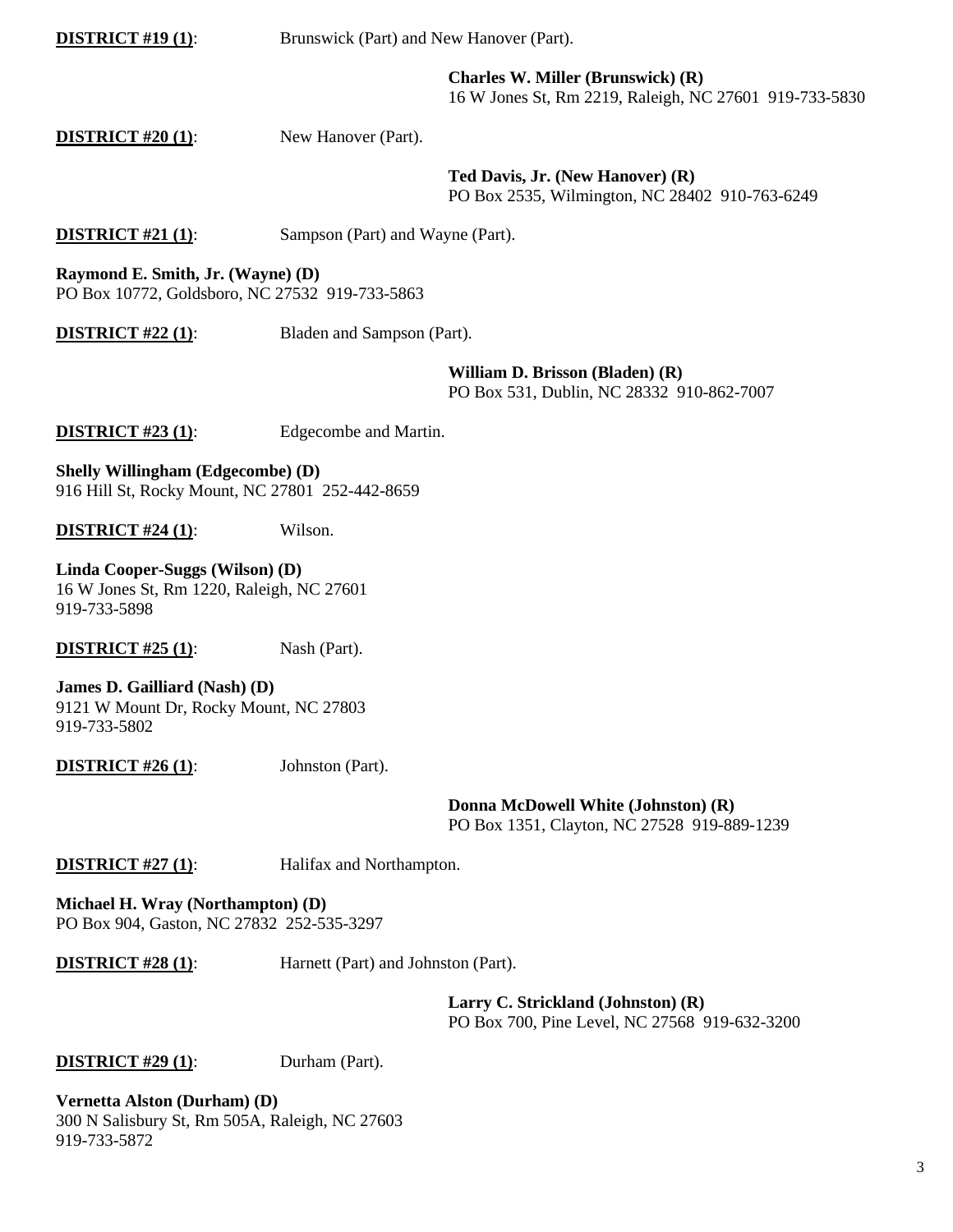### **DISTRICT #30 (1)**: Durham (Part).

**Marcia Morey (Durham) (D)** 16 W Jones St, Rm 1109, Raleigh, NC 27601 919-733-7663

**DISTRICT #31 (1):** Durham (Part).

**Zack Hawkins (Durham) (D)** PO Box 829, Durham, NC 27702 919-715-2528

**DISTRICT #32 (1):** Granville (Part), Vance, and Warren.

**Terry E. Garrison (Vance) (D)** PO Box 551, Henderson, NC 27536 252-492-7761

**DISTRICT #33 (1)**: Wake (Part).

**Rosa U. Gill (Wake) (D)** 2408 Foxtrot Rd, Raleigh, NC 27610 919-821-0425

**DISTRICT #34 (1)**: Wake (Part).

**Grier Martin (Wake) (D)** 16 W Jones St, Rm 1023, Raleigh, NC 27601 919-733-5773

**DISTRICT #35 (1)**: Wake (Part).

**Terence Everitt (Wake) (D)** 16 W Jones St, Rm 1301, Raleigh, NC 27601 919-715-3010

**DISTRICT #36 (1)**: Wake (Part).

**Julie von Haefen (Wake) (D)** 16 W Jones St, Rm 1311, Raleigh, NC 27601 919-715-0795

**DISTRICT #37 (1)**: Wake (Part).

**Erin Paré (Wake) (R)** 300 N Salisbury St, Rm 531, Raleigh, NC 27603 919-733-2962

#### **DISTRICT #38 (1)**: Wake (Part).

**Abe Jones (Wake) (D)** 16 W Jones St, Rm 1219, Raleigh, NC 27601 919-733-5758

**DISTRICT #39 (1)**: Wake (Part).

**James Roberson (Wake) (D)** 300 N Salisbury St, Rm 511, Raleigh, NC 27603 919-733-5974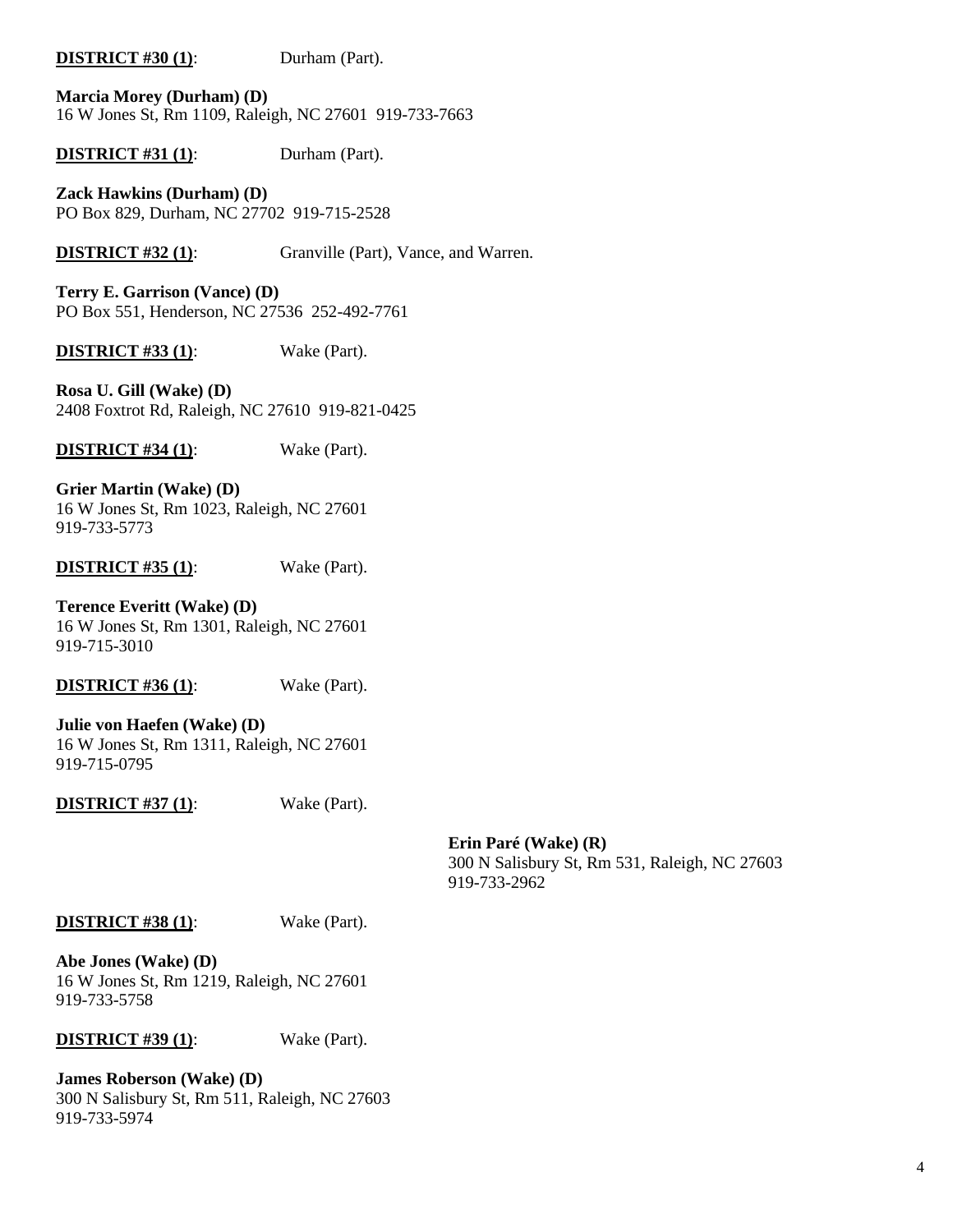| <b>DISTRICT #40 (1):</b>                                                                         | Wake (Part).                        |                                                                                               |
|--------------------------------------------------------------------------------------------------|-------------------------------------|-----------------------------------------------------------------------------------------------|
| Joe John (Wake) (D)<br>11800 Black Horse Run, Raleigh, NC 27613<br>919-733-5530                  |                                     |                                                                                               |
| <b>DISTRICT #41 (1):</b>                                                                         | Wake (Part).                        |                                                                                               |
| Gale Adcock, FNP (Wake) (D)<br>16 W Jones St, Rm 1213, Raleigh, NC 27601 919-733-5602            |                                     |                                                                                               |
| <b>DISTRICT #42 (1):</b>                                                                         | Cumberland (Part).                  |                                                                                               |
| Marvin W. Lucas (Cumberland) (D)<br>3318 Hedgemoor Cir, Spring Lake, NC 28390 910-497-2733       |                                     |                                                                                               |
| <b>DISTRICT #43 (1):</b>                                                                         | Cumberland (Part).                  |                                                                                               |
|                                                                                                  |                                     | Diane Wheatley (Cumberland) (R)<br>300 N Salisbury St, Rm 536, Raleigh, NC 27603 919-733-5959 |
| <b>DISTRICT #44 (1):</b>                                                                         | Cumberland (Part).                  |                                                                                               |
| William O. Richardson (Cumberland) (D)<br>3694 Glenbarry Pl, Fayetteville, NC 28314 910-488-5050 |                                     |                                                                                               |
| <b>DISTRICT #45 (1):</b>                                                                         | Cumberland (Part).                  |                                                                                               |
|                                                                                                  |                                     | John Szoka (Cumberland) (R)<br>6922 Surrey Rd, Fayetteville, NC 28306 910-583-2960            |
| <b>DISTRICT #46 (1):</b>                                                                         | Columbus (Part) and Robeson (Part). |                                                                                               |
|                                                                                                  |                                     | <b>Brenden H. Jones (Columbus) (R)</b><br>329 S US Hwy 701, Tabor City, NC 28463 919-733-5821 |
| <b>DISTRICT #47 (1):</b>                                                                         | Robeson (Part).                     |                                                                                               |
| <b>Charles Graham (Robeson) (D)</b><br>479 Bee Gee Rd, Lumberton, NC 28358 910-739-3969          |                                     |                                                                                               |
| DISTRICT #48 (1):                                                                                | Hoke and Scotland.                  |                                                                                               |
| Garland E. Pierce (Scotland) (D)<br>21981 Buie St, Wagram, NC 28396 910-369-2844                 |                                     |                                                                                               |
| <b>DISTRICT #49 (1):</b>                                                                         | Wake (Part).                        |                                                                                               |
| Cynthia Ball (Wake) (D)<br>16 W Jones St, Rm 1004, Raleigh, NC 27601 919-733-5860                |                                     |                                                                                               |
| <b>DISTRICT #50 (1):</b>                                                                         | Caswell and Orange (Part).          |                                                                                               |
| Graig R. Meyer (Orange) (D)<br>PO Box 867, Hillsborough, NC 27278 919-715-3019                   |                                     |                                                                                               |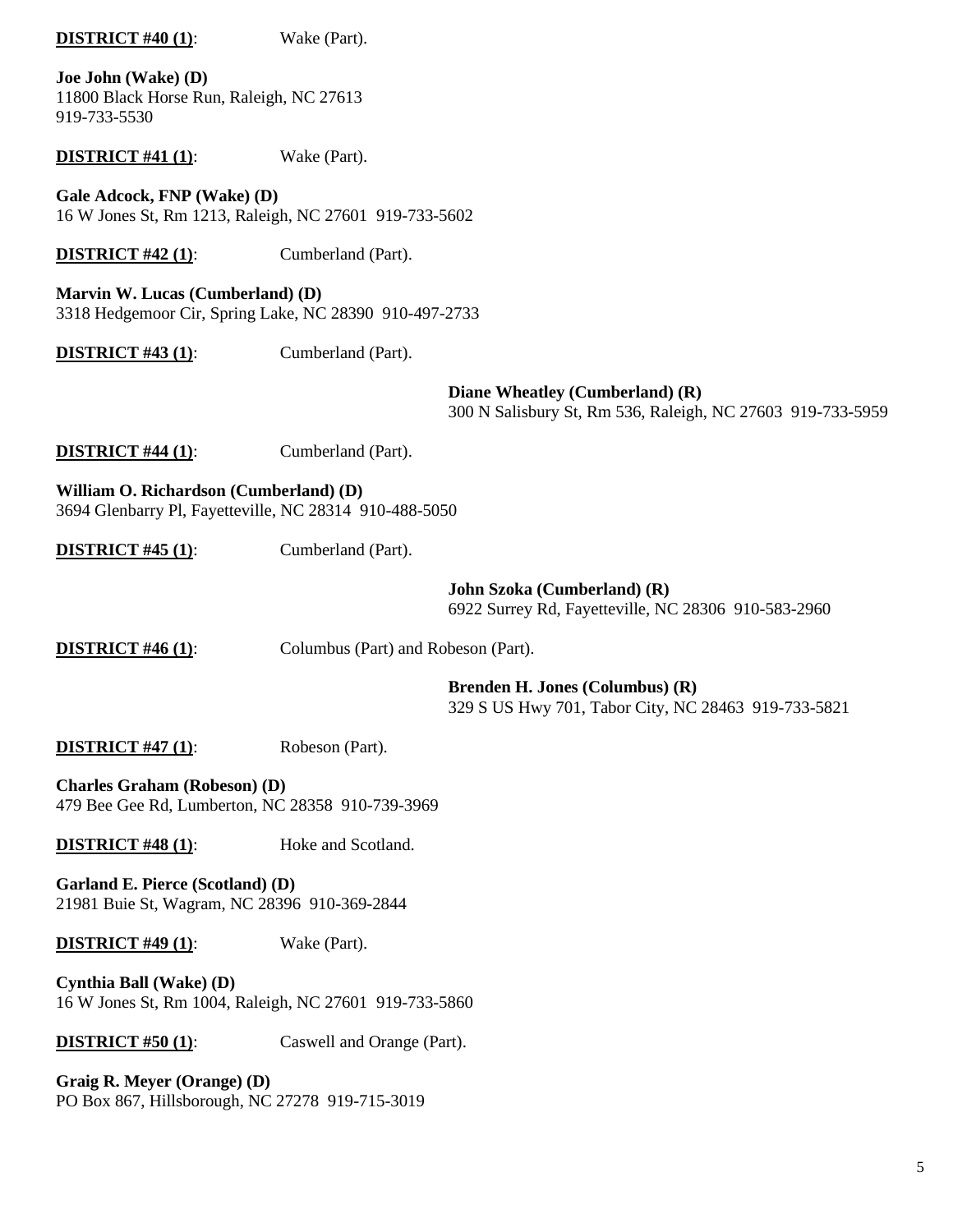| <b>DISTRICT #51 (1):</b>                                                                              | Harnett (Part) and Lee.    |                                                                                                     |
|-------------------------------------------------------------------------------------------------------|----------------------------|-----------------------------------------------------------------------------------------------------|
|                                                                                                       |                            | <b>John Sauls (Lee) (R)</b><br>2609 Wellington Dr, Sanford, NC 27330 919-775-8033                   |
| <b>DISTRICT #52 (1):</b>                                                                              | Moore (Part).              |                                                                                                     |
|                                                                                                       |                            | James L. Boles, Jr. (Moore) (R)<br>425 W Pennsylvania Ave, Southern Pines, NC 28387<br>910-692-6262 |
| <b>DISTRICT #53 (1):</b>                                                                              | Harnett (Part).            |                                                                                                     |
|                                                                                                       |                            | Howard Penny, Jr. (Harnett) (R)<br>300 N Salisbury St, Rm 542, Raleigh, NC 27603<br>919-715-3015    |
| <b>DISTRICT #54 (1):</b>                                                                              | Chatham and Durham (Part). |                                                                                                     |
| Robert T. Reives, II (Chatham) (D)<br>300 N Salisbury St, Rm 506, Raleigh, NC 27603<br>919-733-0057   |                            |                                                                                                     |
| <b>DISTRICT #55 (1):</b>                                                                              | Anson and Union (Part).    |                                                                                                     |
|                                                                                                       |                            | <b>Mark Brody (Union) (R)</b><br>5315 Rocky River Rd, Monroe, NC 28112 704-965-6585                 |
| <b>DISTRICT #56 (1):</b>                                                                              | Orange (Part).             |                                                                                                     |
| Allen Buansi (Orange) (D)<br>300 N Salisbury St, Rm 503, Raleigh, NC 27603<br>919-733-7208            |                            |                                                                                                     |
| <b>DISTRICT #57 (1):</b>                                                                              | Guilford (Part).           |                                                                                                     |
| <b>Ashton Wheeler Clemmons (Guilford) (D)</b><br>1607 Beechtree Rd, Greensboro, NC 27408 919-733-5781 |                            |                                                                                                     |
| <b>DISTRICT #58 (1):</b>                                                                              | Guilford (Part).           |                                                                                                     |
| Amos L. Quick, III (Guilford) (D)<br>300 N Salisbury St, Rm 510, Raleigh, NC 27603<br>919-733-5902    |                            |                                                                                                     |
| <b>DISTRICT #59 (1):</b>                                                                              | Guilford (Part).           |                                                                                                     |
|                                                                                                       |                            | <b>Jon Hardister (Guilford) (R)</b><br>924 Golf House Rd West, Whitsett, NC 27377 919-733-5191      |
| <b>DISTRICT #60 (1):</b>                                                                              | Guilford (Part).           |                                                                                                     |
| Cecil Brockman (Guilford) (D)<br>1166 Roberts Ln, High Point, NC 27260 919-733-5825                   |                            |                                                                                                     |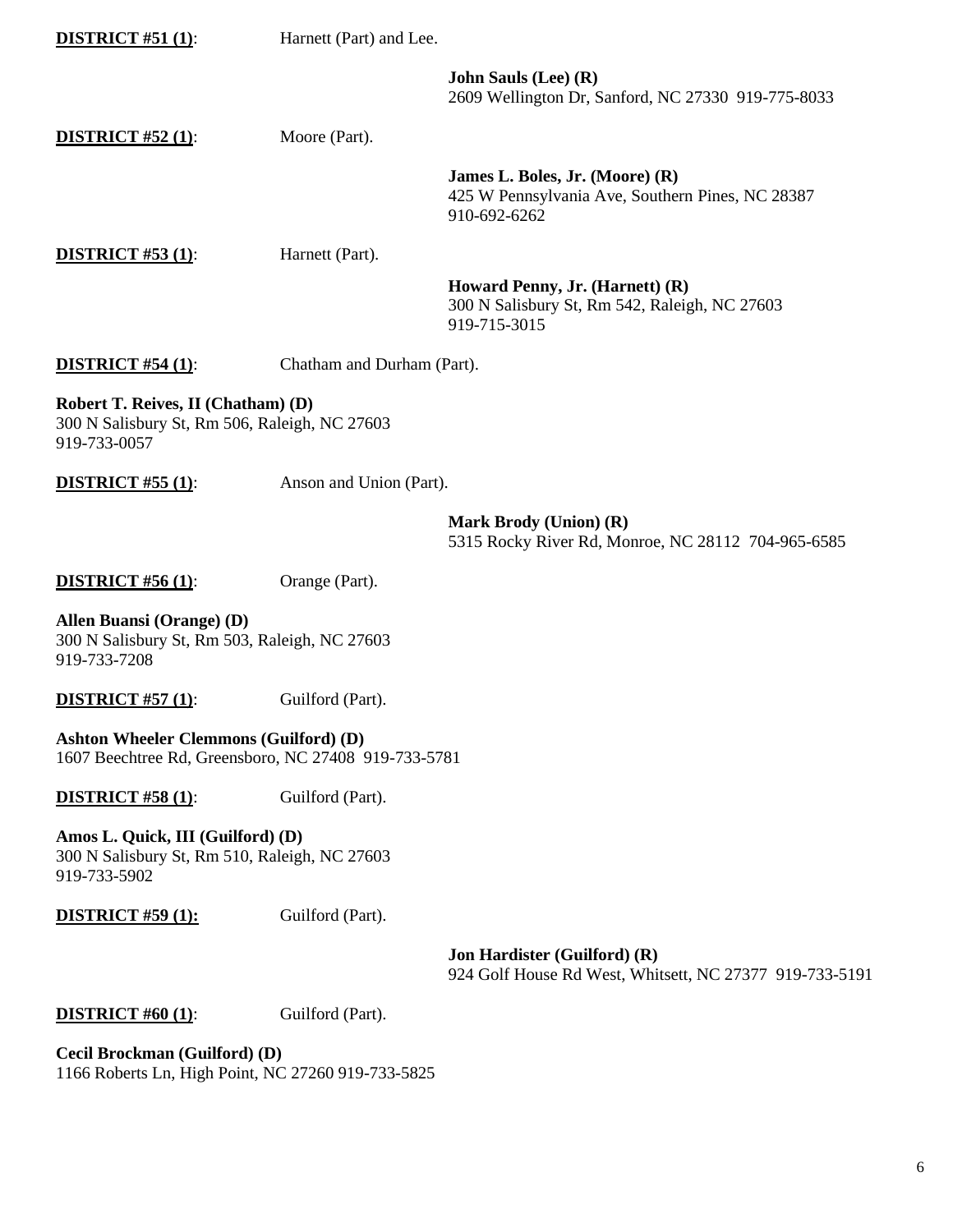| <b>DISTRICT</b> #61 $(1)$ :                                                                  | Guilford (Part).                         |                                                                                                         |
|----------------------------------------------------------------------------------------------|------------------------------------------|---------------------------------------------------------------------------------------------------------|
| <b>Pricey Harrison (Guilford) (D)</b><br>PO Box 9339, Greensboro, NC 27429-9339 336-274-5574 |                                          |                                                                                                         |
| <b>DISTRICT #62 (1):</b>                                                                     | Guilford (Part).                         |                                                                                                         |
|                                                                                              |                                          | John Faircloth (Guilford) (R)<br>4456 Orchard Knob Ln, High Point, NC 27265 336-841-4137                |
| <b>DISTRICT #63 (1):</b>                                                                     | Alamance (Part).                         |                                                                                                         |
| <b>Ricky Hurtado (Alamance) (D)</b><br>PO Box 593, Mebane, NC 27302 919-733-5820             |                                          |                                                                                                         |
| <b>DISTRICT #64 (1):</b>                                                                     | Alamance (Part).                         |                                                                                                         |
|                                                                                              |                                          | Dennis Riddell (Alamance) (R)<br>6343 Beale Rd, Snow Camp, NC 27349 336-222-1303                        |
| <b>DISTRICT</b> #65 $(1)$ :                                                                  | Rockingham (Part).                       |                                                                                                         |
|                                                                                              |                                          | A. Reece Pyrtle, Jr. (Rockingham) (R)<br>300 N Salisbury St, Rm 418B, Raleigh, NC 27603<br>919-733-5779 |
| <b>DISTRICT #66 (1):</b>                                                                     | Montgomery, Richmond, and Stanly (Part). |                                                                                                         |
|                                                                                              |                                          | Ben T. Moss, Jr. (Richmond) (R)<br>300 N Salisbury St, Rm 306C, Raleigh, NC 27603<br>919-733-5823       |
| <b>DISTRICT</b> #67 $(1)$ :                                                                  |                                          | Cabarrus (Part), Rowan (Part), and Stanly (Part).                                                       |
|                                                                                              |                                          | <b>Wayne Sasser (Stanly) (R)</b><br>29013 Jordan Pond Dr, Albemarle, NC 28001<br>704-982-8003           |
| <b>DISTRICT #68 (1):</b>                                                                     | Union (Part).                            |                                                                                                         |
|                                                                                              |                                          | David Willis (Union) (R)<br>300 N Salisbury St, Rm 306A2, Raleigh, NC 27603<br>919733-2406              |
| <b>DISTRICT #69 (1):</b>                                                                     | Union (Part).                            |                                                                                                         |
|                                                                                              |                                          | Dean Arp (Union) (R)<br>PO Box 1511, Monroe, NC 28111-1511 704-282-0418                                 |
| <b>DISTRICT #70 (1):</b>                                                                     | Randolph (Part).                         |                                                                                                         |
|                                                                                              |                                          | Pat B. Hurley (Randolph) (R)<br>141 Ridgecrest Rd, Asheboro, NC 27203 336-625-9210                      |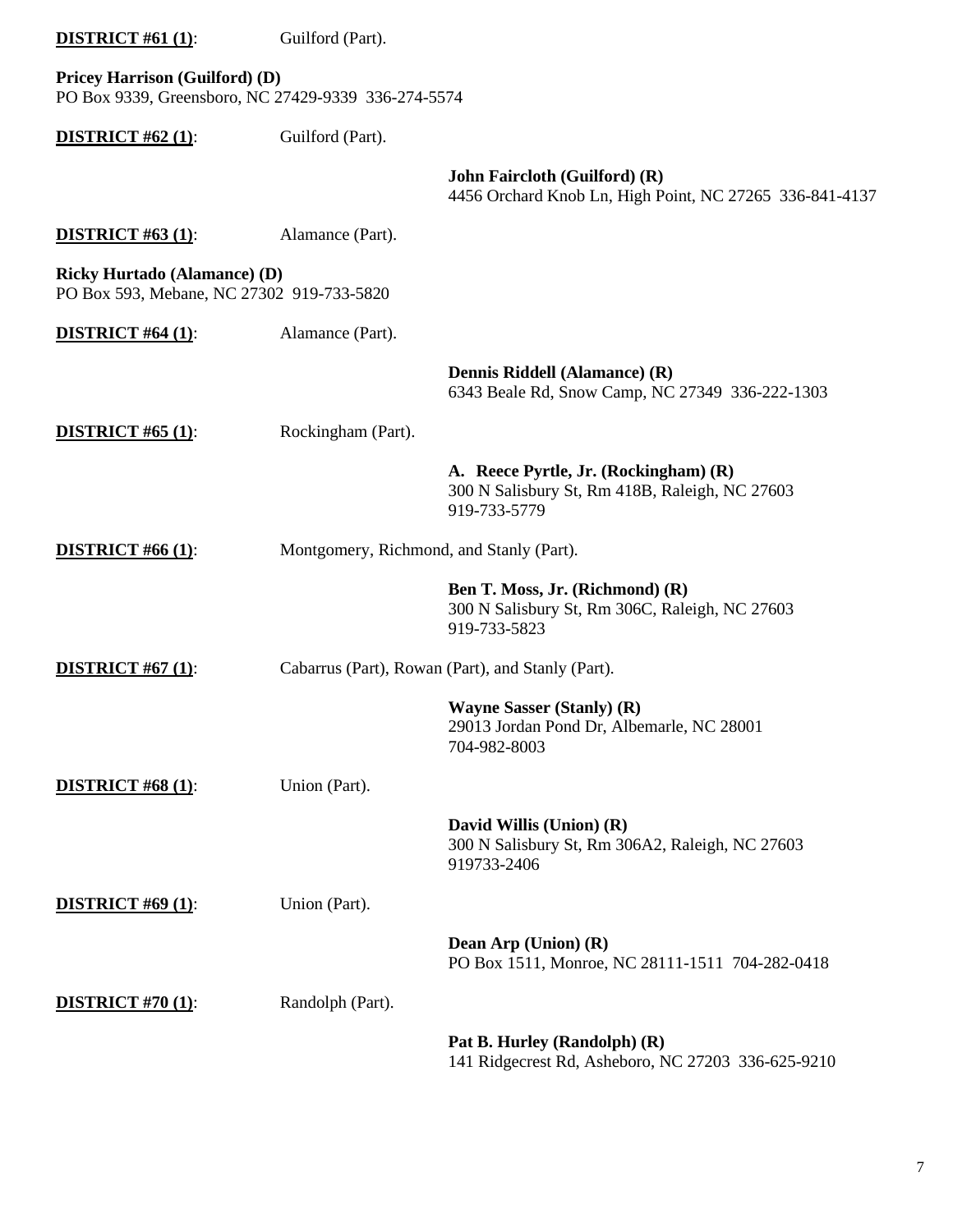| <b>DISTRICT #71 (1):</b>                                                                    | Forsyth (Part).                   |                                                                                                |
|---------------------------------------------------------------------------------------------|-----------------------------------|------------------------------------------------------------------------------------------------|
| Evelyn Terry (Forsyth) (D)<br>1224 Reynolds Forest Dr, Winston-Salem, NC 27107 919-733-5777 |                                   |                                                                                                |
| <b>DISTRICT #72 (1):</b>                                                                    | Forsyth (Part).                   |                                                                                                |
| Amber M. Baker (Forsyth) (D)<br>16 W Jones St, Rm 1006, Raleigh, NC 27601<br>919-733-5829   |                                   |                                                                                                |
| <b>DISTRICT #73 (1):</b>                                                                    | Forsyth (Part) and Yadkin.        |                                                                                                |
|                                                                                             |                                   | Lee Zachary (Yadkin) (R)<br>PO Box 1780, Yadkinville, NC 27055 919-715-8361                    |
| <b>DISTRICT #74 (1):</b>                                                                    | Forsyth (Part).                   |                                                                                                |
|                                                                                             |                                   | <b>Jeff Zenger (Forsyth) (R)</b><br>300 N Salisbury St, Rm 609, Raleigh, NC 27603 919-733-5787 |
| <b>DISTRICT #75 (1):</b>                                                                    | Forsyth (Part).                   |                                                                                                |
|                                                                                             |                                   | Donny Lambeth (Forsyth) (R)<br>4627 S Main St, Winston-Salem, NC 27127 919-733-5747            |
| <b>DISTRICT #76 (1):</b>                                                                    | Rowan (Part).                     |                                                                                                |
|                                                                                             |                                   | Harry Warren (Rowan) (R)<br>PO Box 2521, Salisbury, NC 28144 919-733-5784                      |
| <b>DISTRICT #77 (1):</b>                                                                    | Davie and Rowan (Part).           |                                                                                                |
|                                                                                             |                                   | Julia C. Howard (Davie) (R)<br>330 S Salisbury St, Mocksville, NC 27028 336-751-3538           |
| <b>DISTRICT #78 (1):</b>                                                                    | Moore (Part) and Randolph (Part). |                                                                                                |
|                                                                                             |                                   | Allen McNeill (Randolph) (R)<br>4172 NC Hwy 49 S, Asheboro, NC 27205 336-302-0263              |
| <b>DISTRICT #79 (1):</b>                                                                    | Beaufort and Craven (Part).       |                                                                                                |
|                                                                                             |                                   | Keith Kidwell (Beaufort) (R)<br>53 Elks Rd, Chocowinity, NC 27817 919-733-5881                 |
| <b>DISTRICT #80 (1):</b>                                                                    | Davidson (Part).                  |                                                                                                |
|                                                                                             |                                   | Sam Watford (Davidson) (R)<br>16 W Jones St, Rm 2213, Raleigh, NC 27601 919-715-2526           |
| <b>DISTRICT</b> #81 $(1)$ :                                                                 | Davidson (Part).                  |                                                                                                |
|                                                                                             |                                   | Larry W. Potts (Davidson) (R)<br>373 Waitman Rd, Lexington, NC 27295 919-715-0873              |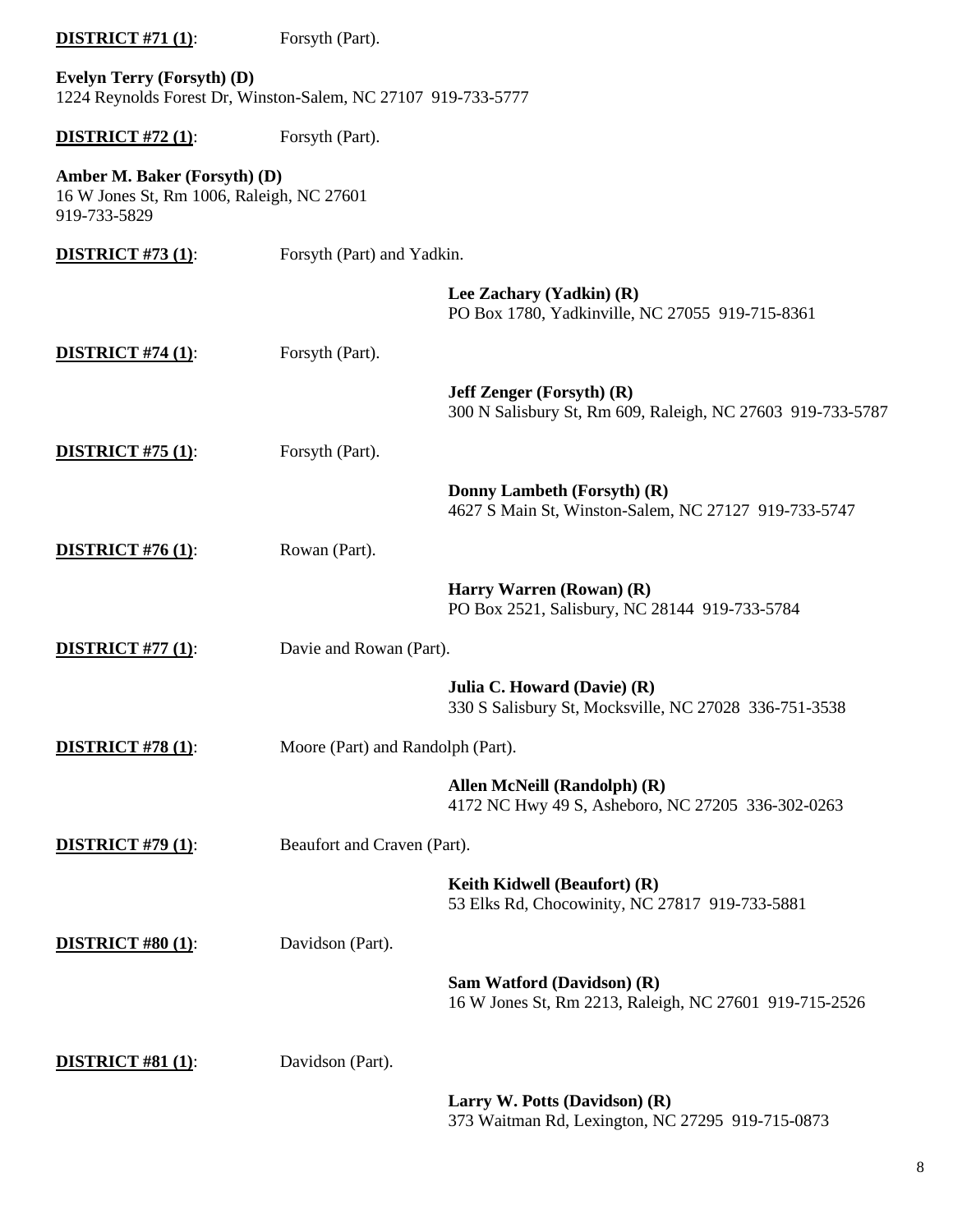| <b>DISTRICT #82 (1):</b>                                                         | Cabarrus (Part).               |                                                                                                    |
|----------------------------------------------------------------------------------|--------------------------------|----------------------------------------------------------------------------------------------------|
|                                                                                  |                                | Kristin Baker, M.D. (Cabarrus) (R)<br>300 N Salisbury St, Rm 306A3, Raleigh, NC 27603 919-733-5861 |
| <b>DISTRICT #83 (1):</b>                                                         | Cabarrus (Part).               |                                                                                                    |
|                                                                                  |                                | Larry G. Pittman (Cabarrus) (R)<br>PO Box 5959, Concord, NC 28027 704-782-3528                     |
| <b>DISTRICT #84 (1):</b>                                                         | Iredell (Part).                |                                                                                                    |
|                                                                                  |                                | <b>Jeffrey C. McNeely (Iredell) (R)</b><br>191 New Sterling Rd, Stony Point, NC 28678 704-872-7494 |
| <b>DISTRICT #85 (1):</b>                                                         | Avery, McDowell, and Mitchell. |                                                                                                    |
|                                                                                  |                                | <b>Dudley Greene (McDowell) (R)</b><br>300 N Salisbury St, Rm 604, Raleigh, NC 27603 919-733-5862  |
| <b>DISTRICT #86 (1):</b>                                                         | Burke (Part).                  |                                                                                                    |
|                                                                                  |                                | Hugh Blackwell (Burke) (R)<br>321 Mountain View Ave, SE, Valdese, NC 28690 919-733-5805            |
| <b>DISTRICT #87 (1):</b>                                                         | Caldwell.                      |                                                                                                    |
|                                                                                  |                                | Destin Hall (Caldwell) (R)<br>606 College Ave SW, Lenoir, NC 28645 919-733-5931                    |
| <b>DISTRICT #88 (1):</b>                                                         | Mecklenburg (Part).            |                                                                                                    |
| Mary Belk (Mecklenburg) (D)<br>PO Box 33115, Charlotte, NC 28233<br>980-579-2800 |                                |                                                                                                    |
| <b>DISTRICT #89 (1):</b>                                                         | Catawba (Part).                |                                                                                                    |
|                                                                                  |                                | Mitchell S. Setzer (Catawba) (R)<br>PO Box 416, Catawba, NC 28609 828-241-3570                     |
| <b>DISTRICT #90 (1):</b>                                                         |                                | Alleghany, Surry (Part), and Wilkes (Part).                                                        |
|                                                                                  |                                | Sarah Stevens (Surry) (R)<br>2161 Margaret Dr, Mount Airy, NC 27030 919-715-1883                   |
| <b>DISTRICT #91 (1):</b>                                                         |                                | Rockingham (Part), Stokes, and Surry (Part).                                                       |
|                                                                                  |                                | Kyle Hall (Stokes) (R)<br>PO Box 2024, King, NC 27021 919-733-5609                                 |
| <b>DISTRICT #92 (1):</b>                                                         | Mecklenburg (Part).            |                                                                                                    |
|                                                                                  |                                |                                                                                                    |

**Terry M. Brown, Jr. (Mecklenburg) (D)** 300 N Salisbury St, Rm 602, Raleigh, NC 27603 919-733-5654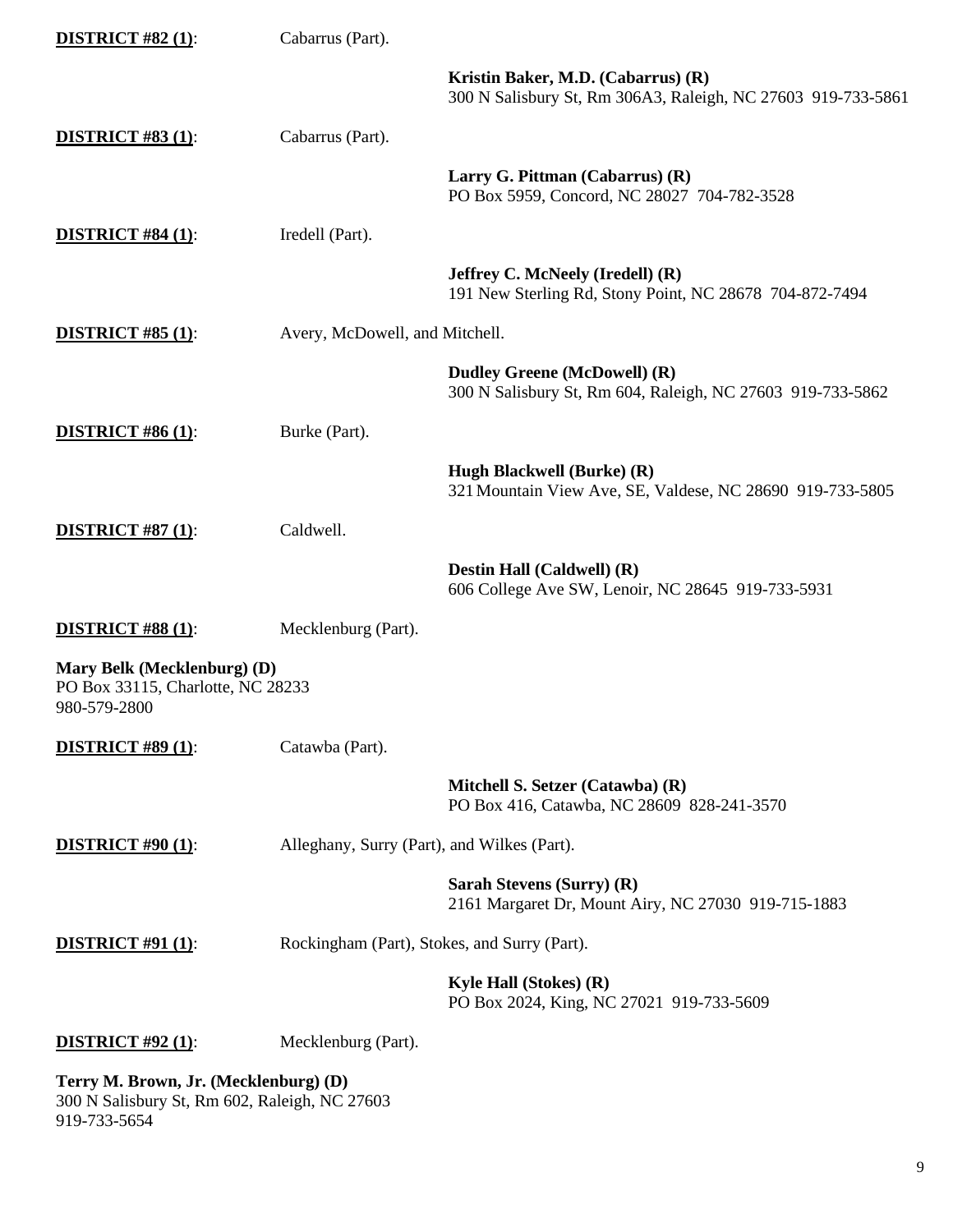| <b>DISTRICT #93 (1):</b>                                                                            | Ashe and Watauga.            |                                                                                                       |
|-----------------------------------------------------------------------------------------------------|------------------------------|-------------------------------------------------------------------------------------------------------|
|                                                                                                     |                              | Ray Pickett (Watauga) (R)<br>PO Box 265, Blowing Rock, NC 28605 919-733-7727                          |
| <b>DISTRICT #94 (1):</b>                                                                            | Alexander and Wilkes (Part). |                                                                                                       |
|                                                                                                     |                              | <b>Jeffrey Elmore (Wilkes) (R)</b><br>PO Box 522, North Wilkesboro, NC 28659 919-733-5935             |
| <b>DISTRICT #95 (1):</b>                                                                            | Iredell (Part).              |                                                                                                       |
|                                                                                                     |                              | Grey Mills (Iredell) (R)<br>PO Box 4502, Mooresville, NC 28117 704-664-0863                           |
| <b>DISTRICT #96 (1):</b>                                                                            | Catawba (Part).              |                                                                                                       |
|                                                                                                     |                              | Jay Adams (Catawba) (R)<br>PO Box 217, Hickory, NC 28603 919-733-5988                                 |
| <b>DISTRICT #97 (1):</b>                                                                            | Lincoln.                     |                                                                                                       |
|                                                                                                     |                              | <b>Jason Saine (Lincoln) (R)</b><br>16 W Jones St, Rm 1326, Raleigh, NC 27601<br>919-733-5782         |
| <b>DISTRICT #98 (1):</b>                                                                            | Mecklenburg (Part).          |                                                                                                       |
|                                                                                                     |                              | John R. Bradford, III (Mecklenburg) (R)<br>300 N Salisbury St, Rm 530, Raleigh, NC 27603 919-733-5828 |
| <b>DISTRICT #99 (1):</b>                                                                            | Mecklenburg (Part).          |                                                                                                       |
| Nasif Majeed (Mecklenburg) (D)<br>5401 Rupert Ln, Charlotte, NC 28215 704-965-1153                  |                              |                                                                                                       |
| <b>DISTRICT #100 (1):</b>                                                                           | Mecklenburg (Part).          |                                                                                                       |
| <b>John Autry (Mecklenburg) (D)</b><br>PO Box 189113, Charlotte, NC 28218 980-288-5241              |                              |                                                                                                       |
| <b>DISTRICT #101 (1):</b>                                                                           | Mecklenburg (Part).          |                                                                                                       |
| Carolyn G. Logan (Mecklenburg) (D)<br>300 N Salisbury St, Rm 603, Raleigh, NC 27603<br>919-715-2530 |                              |                                                                                                       |
| <b>DISTRICT #102 (1):</b>                                                                           | Mecklenburg (Part).          |                                                                                                       |
| <b>Becky Carney (Mecklenburg) (D)</b><br>PO Box 32873, Charlotte, NC 28232 919-733-5827             |                              |                                                                                                       |
| <b>DISTRICT #103 (1):</b>                                                                           | Mecklenburg (Part).          |                                                                                                       |
| <b>Rachel Hunt (Mecklenburg) (D)</b><br>16 W Jones St, Rm 1111, Raleigh, NC 27601<br>919-733-5800   |                              |                                                                                                       |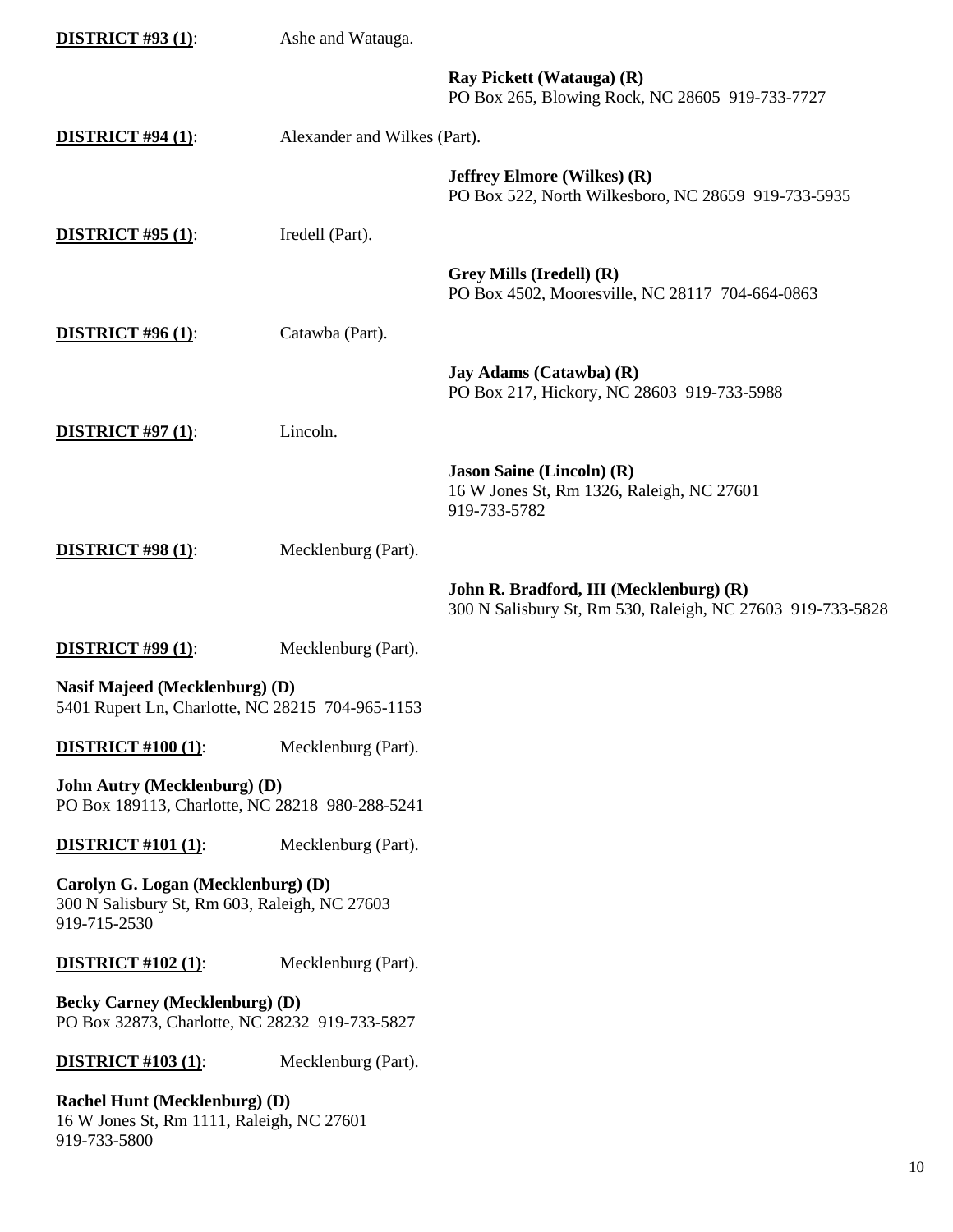| <b>DISTRICT #104 (1):</b>                                                                                       | Mecklenburg (Part).                       |                                                                                             |
|-----------------------------------------------------------------------------------------------------------------|-------------------------------------------|---------------------------------------------------------------------------------------------|
| <b>Brandon Lofton (Mecklenburg) (D)</b><br>16 W Jones St, Rm 1317, Raleigh, NC 27601<br>919-715-3009            |                                           |                                                                                             |
| <b>DISTRICT #105 (1):</b>                                                                                       | Mecklenburg (Part).                       |                                                                                             |
| <b>Wesley Harris, PhD (Mecklenburg) (D)</b><br>3570 Toringdon Way, Apt 4026 Charlotte, NC 28277<br>919-733-5886 |                                           |                                                                                             |
| <b>DISTRICT #106 (1):</b>                                                                                       | Mecklenburg (Part).                       |                                                                                             |
| Carla D. Cunningham (Mecklenburg) (D)<br>1400 Sansberry Rd, Charlotte, NC 28262 704-509-2939                    |                                           |                                                                                             |
| <b>DISTRICT #107 (1):</b>                                                                                       | Mecklenburg (Part).                       |                                                                                             |
| Kelly M. Alexander, Jr. (Mecklenburg) (D)<br>1424 Statesville Ave, Charlotte, NC 28206 704-333-1167             |                                           |                                                                                             |
| <b>DISTRICT #108 (1):</b>                                                                                       | Gaston (Part).                            |                                                                                             |
|                                                                                                                 |                                           | John A. Torbett (Gaston) (R)<br>210 Blueridge Dr, Stanley, NC 28164 704-263-9282            |
| <b>DISTRICT #109 (1):</b>                                                                                       | Gaston (Part).                            |                                                                                             |
|                                                                                                                 |                                           | Donnie Loftis (Gaston) (R)<br>300 N Salisbury St, Rm 608, Raleigh, NC 27603<br>919-733-5809 |
| <b>DISTRICT #110 (1):</b>                                                                                       | Cleveland (Part) and Gaston (Part).       |                                                                                             |
|                                                                                                                 |                                           | Kelly E. Hastings (Gaston) (R)<br>PO Box 488, Cherryville, NC 28021 704-473-3468            |
| <b>DISTRICT #111 (1):</b>                                                                                       | Cleveland (Part).                         |                                                                                             |
|                                                                                                                 |                                           | Tim Moore (Cleveland) (R)<br>16 W Jones St, Rm 2304, Raleigh, NC 27601<br>919-733-3451      |
| <b>DISTRICT #112 (1):</b>                                                                                       | Burke (Part) and Rutherford.              |                                                                                             |
|                                                                                                                 |                                           | David Rogers (Rutherford) (R)<br>PO Box 469, Rutherfordton, NC 28139<br>919-733-5749        |
| <b>DISTRICT #113 (1):</b>                                                                                       | Henderson (Part), Polk, and Transylvania. |                                                                                             |
|                                                                                                                 |                                           | Jake Johnson (Polk) (R)<br>300 N Salisbury St, Rm 306B1, Raleigh, NC 27603<br>919-715-4466  |